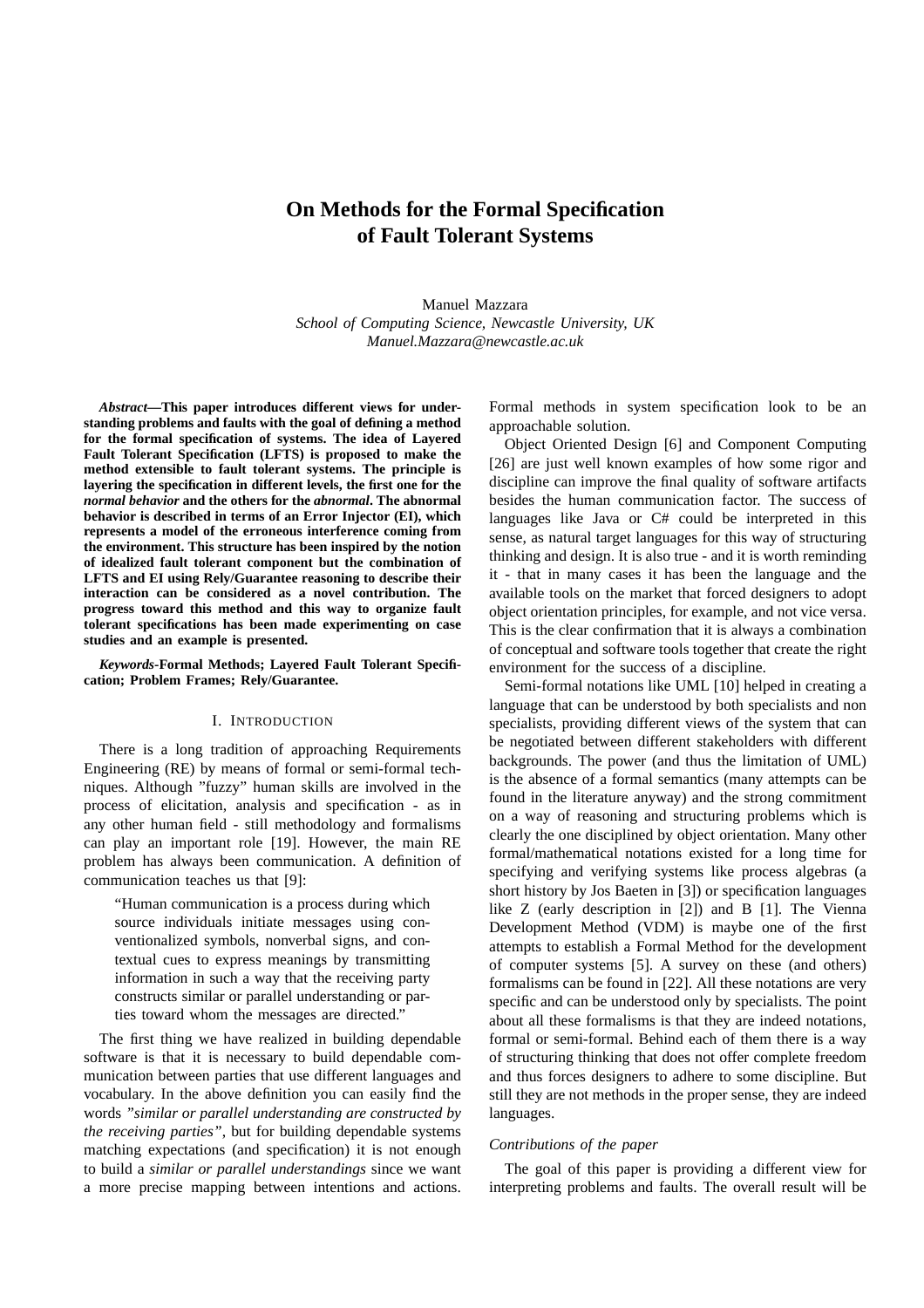the definition of a method for the specification of systems that do not run in isolation but in the real, physical world. In [20], we mainly defined a draft of this approach contributing with an understanding of what a method is and an analysis of the desiderata. We then presented our method and its application to a Train System example. We realized that few points were still at a draft stage and their explanation still obscure in some paragraphs. In this paper we will provide more details instead and a different example. The main contributions of this work can be considered:

- 1) A perspective for describing problems in term of static view and dynamic view and and a discussion on how to combine them
- 2) A perspective to describe faults in terms of an Error Injector representing a model of faults (and consequent introduction of fault tolerant behavior)
- 3) The organization of the specification in terms of layers of Rely Guarantee conditions (LFTS)
- 4) The experimentation on a small automotive case study

In particular, in Section 2, problems are described in terms of static view (based on Problem Frames) and dynamic view (built on top of rely/guarantee conditions). Section 3 introduces faults and the idea of Layered Fault Tolerant Specification (LFTS) which is then applied in section 4 on a very simple example. Section 5 draws conclusions on top of what has been shown in the paper.

#### II. AN ANGLE TO SEE PROBLEMS

Our work in this paper focuses especially on [17] where the original idea of a formal method for the specification of systems running in the physical world originated. That paper was full of interesting ideas but still was lacking of a method in the sense we described in [20] and [21]. Few case studies have been analyzed according to this philosophy in [7] but still a complete method has not been reached. For this reason we think now that a more structured approach is urgent in this area. Thus, the goal of the present work is improving our understanding of those ideas and incrementing that contribution putting it in an homogeneous and uniform way and describing a method featuring the properties we introduced in [20], with particular attention to fault tolerance. In Figure 1, we report a graphical synthesis of the Descartes method presented in [24]. This work presents a method as consisting of a partially ordered set of actions which need to be performed and then discharged within a specific causal relationship. The success of one action determines the following ones. Furthermore, the method has to be repeatable, possibly by non experts or specialists.

At the moment we have had some progress in this direction but we still need more work toward a method for the specification of fault tolerant systems. The basic idea behind [17] was to specify a system not in isolation but considering the environment in which it is going to run and



Figure 1. The method of science

deriving the final specification from a wider system where assumptions have been understood and formalized as layers of rely conditions. Here the difference between assumptions and requirements is crucial, especially when considering the proper fault tolerance aspects. We could briefly summarize this philosophy as follows:

- Not specifying the digital system in isolation
- Deriving the specification starting from a wider system in which physical phenomena are measurable
- Assumptions about the physical components can be recorded as layers of rely-conditions (starting with stronger assumptions and then weakening when faults are considered)

Sometimes, we have found useful, in the presentation of these concepts, to use Figure 2. This figure allows us to show how a computer system can be seen from a different angle, as not consisting of functions performing tasks in isolation but as relationships (interfaces/contracts) in a wider world including both the machine and the physical (measurable) reality. As we will see later, this philosophy has been inspired by Michael Jackson's approach to software requirements analysis typically called Problem Frames approach [14]. The Silicon Package is the software running on the hosting machine. It should be clear that the machine itself can neither acquire information on the reality around nor modify it. The machine can only operate trough sensors and actuators. To better understand this point, we like to use a similar metaphor about humans where it is easier to realize that our brain/mind system (our Silicon Package?) cannot acquire information about the world but it can only do that through eyes, ears and so on (our sensors). In the same way it cannot modify the world if not through our arms, voice, etc (our actuators). So, as we start describing problems in the real world in terms of what we perceive and what we do (and not about our brain functioning) it makes sense to adopt a similar philosophy for computer systems consisting of sensors and actuators. Around the Silicon Package you can see a red circle representing the problem world and green small spheres representing the assumptions that need to be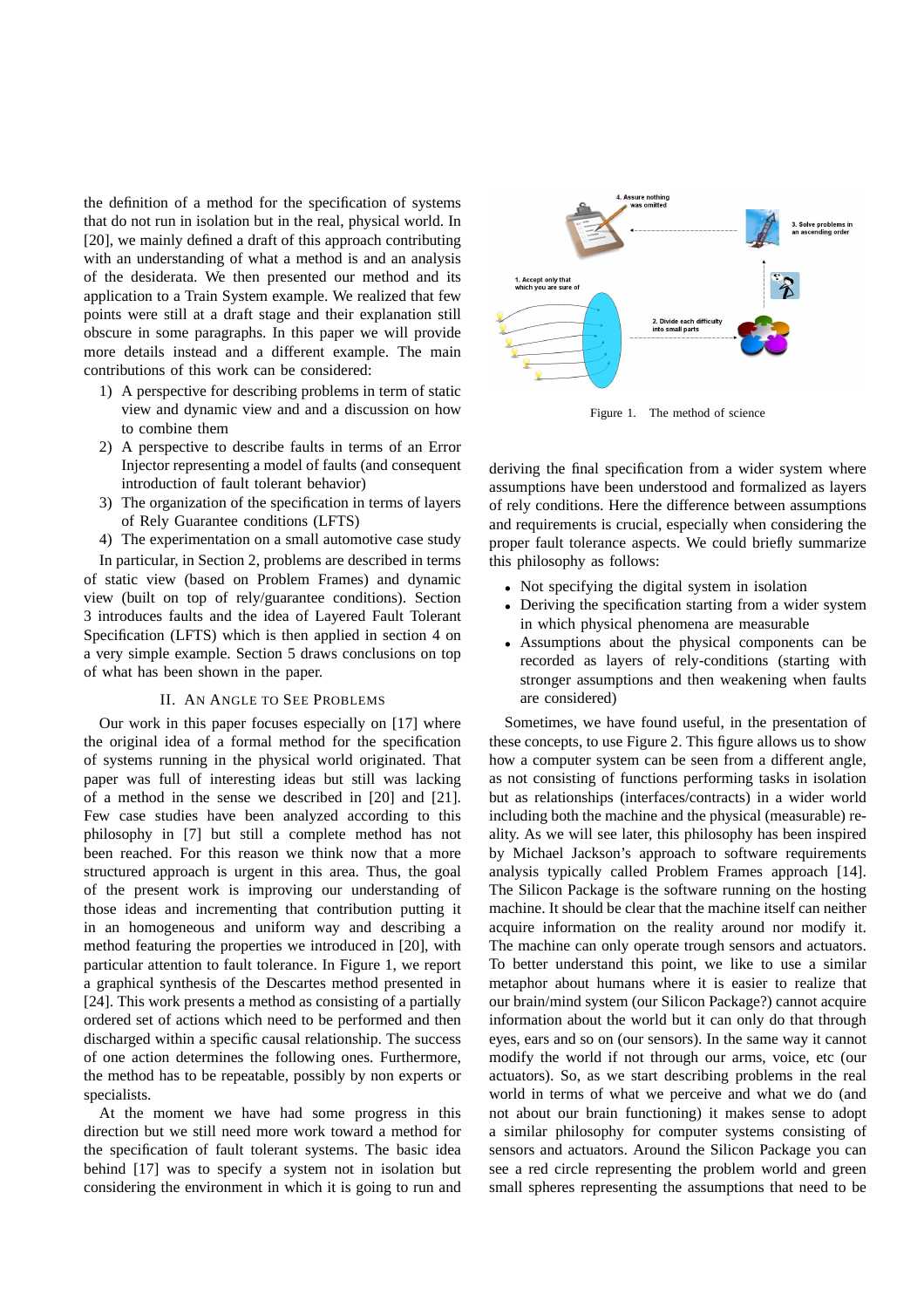made regarding it. The arrows and their directions represent the fact that we want to derive the specification of the silicon package starting from the wider system. The way in which we record these assumptions is a topic for the following sections.



Figure 2. Silicon Package, Problem World and Assumptions

## *The method, its Steps and its Views*

In [20], we analyzed the method introduced in [17] according to the properties described in [24]. To do that, we recognized three macroscopic steps:

- 1) Define boundaries of the systems
- 2) Expose and record assumptions
- 3) Derive the specification

Our idea is not committing to a single language/notation - we want a formal method, not a formal language - so we will define a general high level approach following these guidelines and we will suggest *reference tools* to cope with these steps. It is worth noting that these are only reference tools that are *suggested* to the designers because of a wider experience regarding them from our side. A formal notation can be the final product of the method but it still needs to be not confused with the method itself. In Figure 3, these steps are presented and it is shown how different tools could fit the method at different stages. We call these notations the plug-ins since they can be plugged into the steps.



Figure 3. Steps and Reference Tools

Figure 3 is a generic representation of the method where we want to emphasize the different steps, which were not clearly defined in [17]. The reader will understand that this is still a simplification of the process. We use the word "steps"

instead of "phases" since we do not want to suggest a sort of linear process, which is not always applicable, especially when coping with fault tolerance (as we will discuss later). We imagine, in the general case, many iterations between the different steps. The idea of the method is to ground the view of the silicon package in the external physical world. This is the problem world where assumptions about the physical components *outside* the computer itself have to be recorded. Only after this can we derive the specification for the software that will run *inside* the computer. A more precise formalization of the method and the features it has to exhibit is one of the main contributions of [20]. The reader is probably realizing that what we are obtaining here is a method exploiting two different perspectives during the three steps.

- a *static view* defining the boundaries of the system and representing the relationships between phenomena and domains in it. Our reference tools here are Problem Diagrams [14].
- a *dynamic view* representing the interactions between different processes in the system and able to record the assumptions. Our mathematical reference tools here are rely/guarantee conditions [16], [15], which regard the execution of concurrently executing (and interfering) processes.

Furthermore we need an approach to consider faulty behavior. This will be described later in the related section. The idea behind having two different views is that different people (or stakeholders) could possibly be interested only in single aspects of the specification and be able to understand only one of the possible projections. In this way you can approach the specification without a full understanding of every single aspect.

#### *Static View*

Michael Jackson is well known for having pioneered, in the seventies (with Jean-Dominique Warnier and Ken Orr) the technique for structuring programming basing on correspondences between data stream structure and program structure [12]. Jackson's ideas acquired then the acronym JSP (Jackson Structured Programming). In his following contribution [13], Jackson extended the scope to systems. Jackson System Development (JSD) already contained some of the ideas that made object-oriented program design famous.

In this section, we describe our reference tool for representing the relationships between phenomena and domains of the system we want to specify using Problem Diagrams [14]. Context Diagrams and Problem Diagrams are the graphical notations introduced by Michael Jackson (in the time frame 1995/2001) in his Problem Frames (PF) approach to software requirements analysis. This approach consists of a set of concepts for gathering requirements and creating specifications of software systems. As previously explained,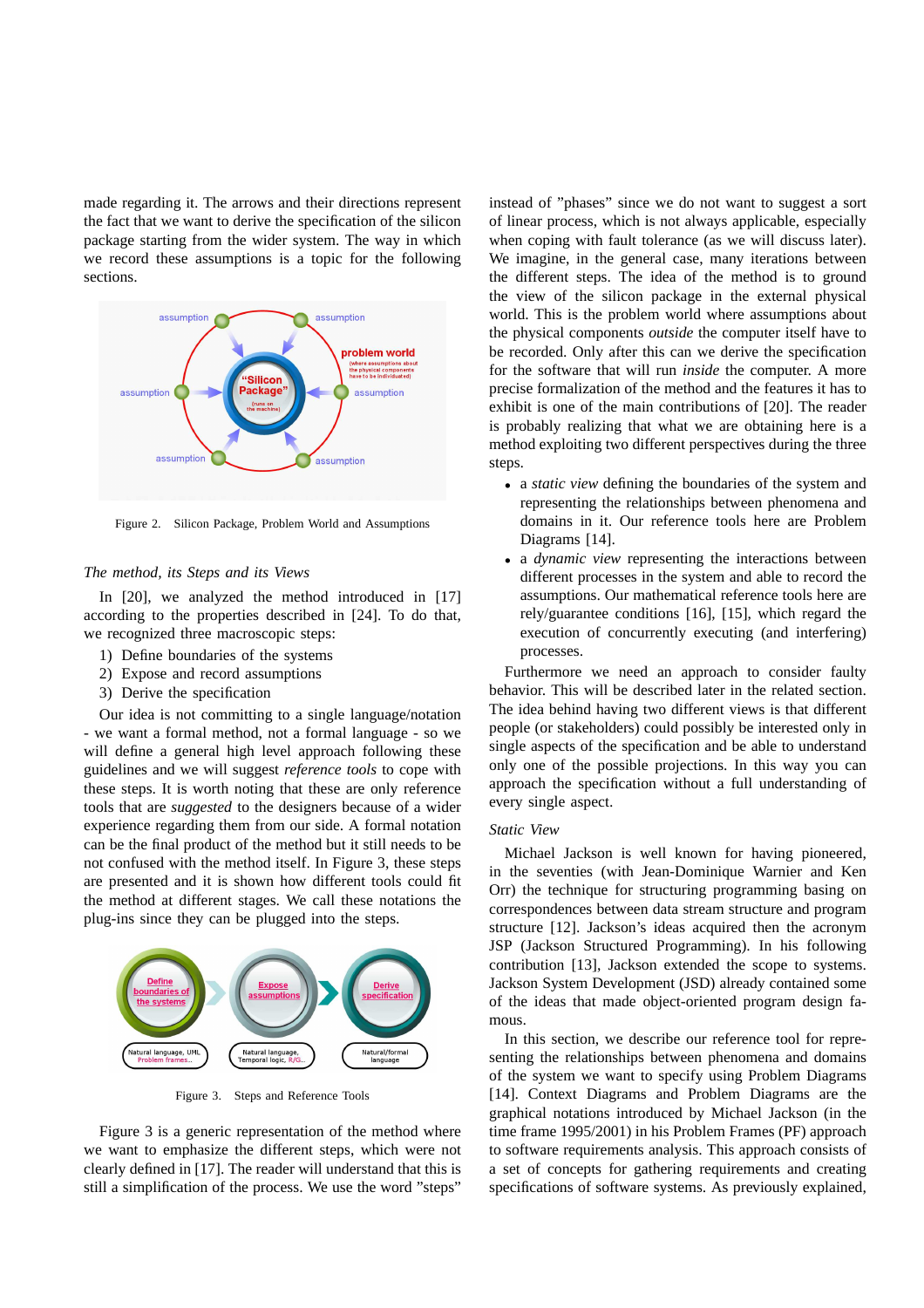the new philosophy behind PF is that user requirements are here seen as being about relationships in the operational context and not functions that the software system must perform. It is someway a change of perspective with respect to other requirements analysis techniques.

The entire PF software specification goal is modifying the world (the problem environment) through the creation of a dedicated machine, which will be then put into operation in this world. The machine will then operate bringing the desired effects. The overall philosophy is that the problem is located in the world and the solution in the machine. The most important difference with respect to other requirements methodologies is the emphasis on describing the environment and not the machine or its interfaces. Let us consider, for example, the Use Case approach [4]. What is done here is specifying the interface, the focus is on the interaction user-machine. With PF we are pushing our attention beyond the machine interface, we are looking into the real world. The problem is there and it is worth starting there. The first two points of the ideas taken from [17] (not specifying the digital system in isolation and deriving the specification starting from a wider system in which physical phenomena are measurable) can be indeed tracked back, with some further evolution, to [14]. In this work, we are using PF to develop a method for specification of systems, i.e., a description of the machine behavior. But, before doing that, we need to start understanding the problem.

## *Context Diagrams*

The modeling activity of a system should start using this kind of diagram in the PF philosophy. By means of it we are able to identify the boundaries of the system, where a system is intended as the machine to be designed (software + hardware) and its domains with their connections (in terms of shared phenomena). It is part of what we call a static view of the system.

Context Diagrams contain an explicit and graphical representation of:

- the machine to be built
- the problem domains that are relevant to the problem
- the interface (where the Machine and the application domain interact)

A domain here is considered to be a part of the world we are interested in (phenomena, people, events). A domain interface is where domains communicate. It does not represent data flow or messages but shared phenomena (existing in both domains). Figure 4 shows a simple scenario. The lines represent domain interfaces, i.e., where domains overlap and share phenomena.

## *Problem Diagrams*

The basic tool for describing a problem is a Problem Diagram, which can be considered a refinement of a Context Diagrams. This should be the 2nd step of the modeling



Figure 4. Context Diagram

process. A problem diagram shows the requirements on the system, its domains, and their connections. It is still part of a static view of the system but better represents the assumptions about the system and its environment. They are basic tools to describe problems. To the information contained in context diagrams they add:

- dotted oval for requirements
- dotted lines for requirements references

Figure 5 shows a scenario where the Silicon Package is in charge of monitoring the patients conditions. We believe that the first step of the specification method (define boundaries of the systems) can be accomplished by means of this tools. Thus we use Problem Diagrams as a reference tool for our research but still, as said, not constraining it to a specific notation or language.



Figure 5. Problem Diagram

### *Dynamic View*

Problem Diagrams taken from the PF approach are a notation that forces us to think about the problem in the physical world instead of focusing immediately on the solution. We believe that they represent an effective tool to define the precise boundaries of the specification we are working on. Summarizing they represent:

- 1) the machine
- 2) the problem domains
- 3) the domain interfaces
- 4) the requirements to bring about certain effects in the problem domains
- 5) references in the requirements to phenomena in the problem domains

Once the domains of the context we are working on, their phenomena and the relative overlap have been understood,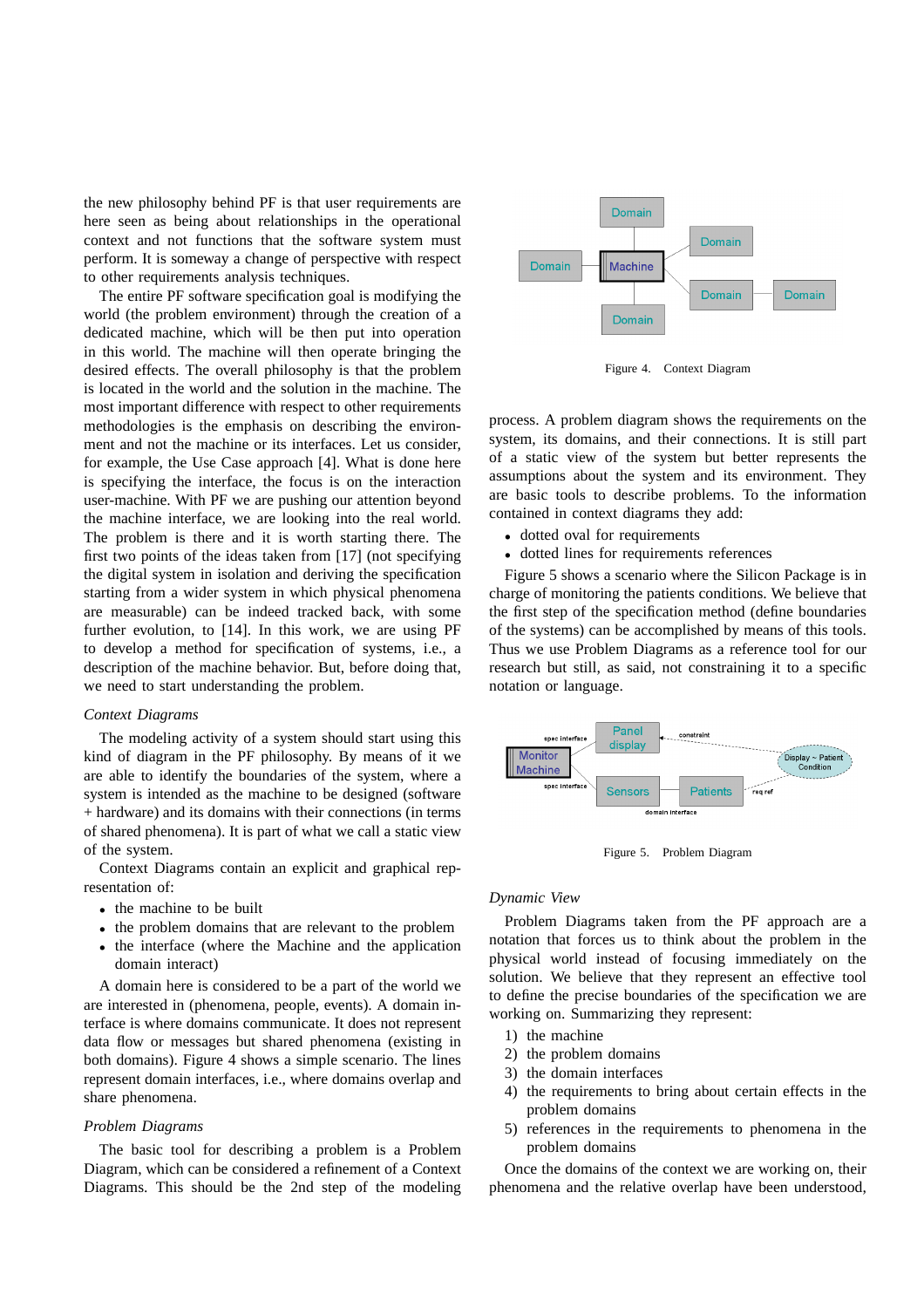it will be necessary to focus on the "border" between the Silicon Package and the real world. It is necessary to distinguish between assumptions and requirements and we need a tool to record assumptions. Our system will be composed of interacting parts and each of these parts will also interact with the world. The world itself has to be understood in term of assumptions about normal/abnormal behavior and a model of fault need to be considered. For all these reason we introduce the concept of *dynamic view*, which represents the interactions between processes in the system and between the system and the world. To record our assumption (as we will see layers of assumption for fault tolerance) we use a mathematical reference tool, i.e., rely/guarantee conditions [16], [15], which regard the execution of concurrently executing processes. R/G conditions are a powerful abstraction for reasoning about interference and they originated in the Hoare logic idea of preconditions and postconditions [11]. The purpose is providing a set of logical rules for reasoning about the correctness of programs. We will explain the idea through examples, for more details please consider the literature. As the reader will realize in this section, rely conditions can be used to record assumptions in the overall context of the proposed method. However, as stated in [23], when they show too much complication this might be a warning indicating a messy interface.

#### *Preconditions and Postcondition*

To understand the power of the R/G reasoning it is necessary to realize how preconditions and postconditions can help in specifying a software program when interference does not play its role. What we have to describe (by means of logical formulas) when following this approach is:

- 1) the input domain and the output range of the program
- 2) the precondition, i.e., the predicate that we expect to be true at the beginning of the execution
- 3) the postcondition, i.e., the predicate that will be true at the end of the execution provided that the precondition holds

Preconditions and postconditions represent a sort of contracts between parties: provided that you (the environment, the user, another system) can ensure the validity of a certain condition, the implementation will surely modify the state in such a way that another known condition holds. There is no probability here, it is just logic: if this holds that will hold. And the input-output relation is regulated by a predicate that any implementation has to satisfy.

We show the example of a very simple program, the specification of which in the natural language may be: *"Find the smallest element in a set of natural numbers"*.

This very simple natural language sentence tells us that the smallest element has to be found in *a set of natural numbers*. So the output of our program has necessarily to be a natural number. The input domain and the output range of the program are then easy to describe:

$$
I/O: \mathcal{P}(\mathbf{N}) \to \mathbf{N}
$$

Now, you expect your input to be a set of natural numbers, but to be able to compute the min such a set has to be non empty since the min is not defined for empty sets. So the preconditions that has to hold will be:

$$
P(S) : S \neq \emptyset
$$

Provided that the input is a set of natural numbers *and* it is not empty, the implementation will be able to compute the min element, which is the one satisfying the following:

$$
Q(S,r) : r \in S \land (\forall e \in S)(r \le e)
$$

Given this set of rules, the input-output relation is given by the following predicate that needs to be satisfied by any implementation *f* :

$$
\forall S \in \mathcal{P}(\mathbf{N})(P(S) \Rightarrow f(S) \in \mathbf{N} \land Q(S, f(S)))
$$

### *Interference*

The example just shown summarizes the power (and the limitations) of this kind of abstractions. To better understand the limitations consider Figure 6 where interference and global state are depicted. The two processes alternate their execution and access the state. The global state can consist of shared variables or can be a queue of messages if message passing is the paradigm adopted. This figure shows exactly the situations described in [16], quoting precisely that work:

As soon as the possibility of other programs (processes) running in parallel is admitted, there is a danger of "interference." Of more interest are the places where it is required to permit parallel processes to cooperate by changing and referencing the same variables. It is then necessary to show that the interference assumptions of the parallel processes coexist.

Another quote from [8] says:

The essence of concurrency is interference: shared-variable programs must be designed so as to tolerate state changes; communication-based concurrency shifts the interference to that from messages. One possible way of specifying interference is to use rely/guarantee-conditions.

In case we consider interfering processes, we need to accept that the environment can alter the global state. However,the idea behind R/G is that we impose these changes to be constrained. Any state change made by the environment (other concurrent processes with respect to the one we are considering) can be assumed to satisfy a condition called R (rely) and the process under analysis can change its state only in such a way that observations by other processes will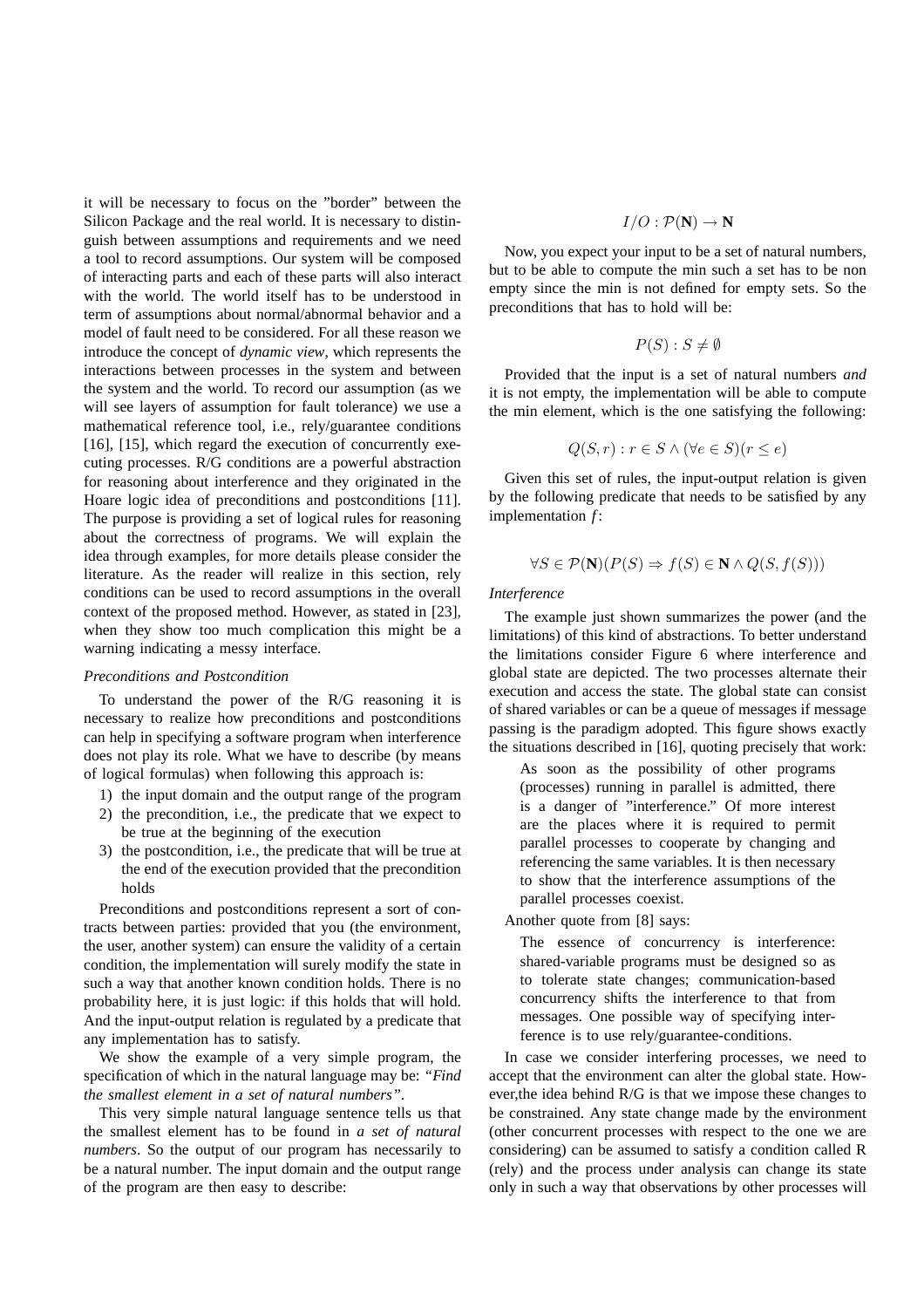consist of pairs of states satisfying a condition G (guarantee). Thus, the process *relying* on the fact that a given condition holds can *guarantee* another specific condition. An example is now presented.



Figure 6. Interference trough global state

## *Greatest Common Divisor*

Consider the two following simple pieces of code, the cooperation of which calculates the Greatest Common Divisor:

```
\n
$$
\begin{array}{ll}\n\text{p1:} & \text{p2:} \\
\text{while}(a < b) \{\n \begin{array}{l}\n \text{if}(a > b) \\
 \text{if}(b > a)\n \end{array}\n \quad \text{while}(a < b) \{\n \begin{array}{l}\n \text{while}(a < b) \\
 \text{if}(b > a)\n \end{array}\n \quad \text{b := b-a:}\n \end{array}\n \end{array}
$$
\n
```

P1 is in charge of decrementing *a* and P2 of decrementing *b*. When  $a = b$  will evaluate to true it means that one is the Greatest Common Divisor for *a* and *b*. The specification of the interactions is as follows:

$$
R_1: (a = \overline{a}) \land (a \ge b \Rightarrow b = b) \land (GCD(a, b) = GCD(\overline{a}, b))
$$
  
\n
$$
G_1: (b = \overline{b}) \land (a \le b \Rightarrow a = \overline{a}) \land (GCD(a, b) = GCD(\overline{a}, \overline{b}))
$$
  
\n
$$
R_2 = G_1
$$
  
\n
$$
G_2 = R_1
$$

Here the values  $\overline{a}$  and  $\overline{b}$  are used instead of *a* and *b* when we want to distinguish between the values before the execution and the values after. P1 relies on the fact that P2 is not changing the value of *a* and  $a \geq b$  means no decrements for *b* have been performed. Furthermore the CGD did not change. Specular situation is for the guarantee condition. Obviously, what is a guarantee for P1 becomes a rely for P2 and vice versa.

## *Need for Extension (of Jackson's Diagrams)?*

The objective of a PF analysis is the decomposition of a problem into a set of subproblems, where each of these matches a problem frame. A problem frame is a problem pattern, i.e the description of a simple and generic problem

for which the solution is already known. There are four main patterns plus some variations:

- required behavior (the behavior of a part of the physical world has to be controlled)
- commanded behavior (the behavior of a part of the physical world has to be controlled in accordance with commands issued by an operator)
- information display (a part of the physical world states and behavior is continuously needed)
- simple workpieces (a tool is needed for a user to create/edit a class of text or graphic objects so that they can be copied, printed...)

Our perception is that, when describing the behavior of interfering processes - especially when faults are considered as a special case of interference (see next section) - the diagrams and the patterns provided are not powerful enough. We need further refinement steps filling the gap between the static and the dynamic view to complete the specification process. Now we briefly describe these ideas that needs further work and can be considered an open issue.

## *Interface Diagram*

In a 3rd step of the modeling process, we want to represent an external, static view of the system. We need a further refinement of the Problem Diagram able to identify the operations of the system and its domains, and the input/output data of these operations (with their types). The relationship of these with the requirements identified in the Problem Diagram has to be represented at this stage.

## *Process Diagram*

In a 4th step of the modeling process, the whole system is represented as a sequential process and each of its domains as a sequential process. Concurrency within the system or within its domains is modeled by representing these as two or more subcomponents plus their rely and guarantee conditions. This is an external, dynamic view of the system and its domains.

#### III. AN ANGLE TO SEE FAULTS

Testing can never guarantee that software is correct. Nevertheless, for specific software features - especially the ones involving human actions and interactions - rigorous testing still remains the best choice to build the desired software. We know very little about human behavior, there are few works trying to categorize, for example, human errors in such a way that we can design system that can prevent bad consequences [25] but this goes far beyond the scope of this work. Here we want to focus on the goal of deploying highly reliable software in terms of aspects that can be quantified (measured), for example the functional input/output relation (or input/output plus interference, as we have seen). In this case, formal methods and languages provide some support. The previous sections discussed how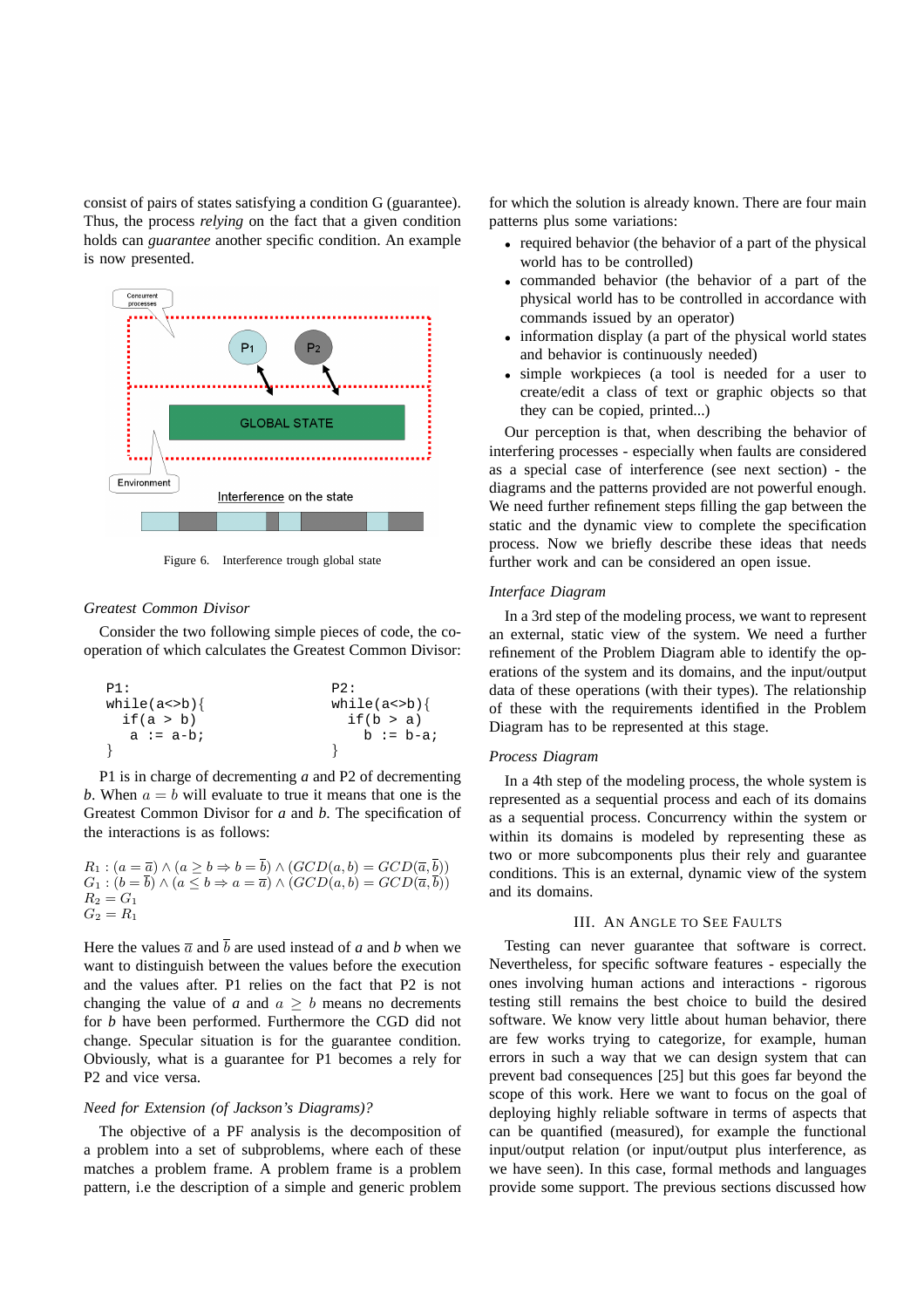to derive a specification of a system looking at the physical world in which it is going to run. No mention has been made of fault tolerance and abnormal situations which deviate from the basic specification. The reader will soon realize that the method we have defined does not directly deal with these issues but it does not prevent fault tolerance from playing a role. The three steps simply represent what you have to follow to specify a system and they do not depend on what you are actually specifying. This allows us to introduce more considerations and to apply the idea to a wider class of systems. Usually, in the formal specification of sequential programs, widening the precondition leads to make a system more robust. The same can be done weakening rely conditions. For example, if eliminating a precondition the system can still satisfy the requirements this means we are in presence of a more robust system. In this paper we will follow this approach presenting the notion of Layered Fault Tolerant Specification (LFTS) and examining the idea of fault as interference [8], i.e., a different angle to perceive system faults. Quoting [8]:

The essence of this section is to argue that faults can be viewed as interference in the same way that concurrent processes bring about changes beyond the control of the process whose specification and design are being considered.

The idea of Layered Fault Tolerant Specification (LFTS) is now presented in combination with the approach quoted above making use of rely/guarantee reasoning. The principle is layering the specification, for the sake of clarity, in (at least) two different levels, the first one for the *normal behavior* and the others (if more than one) for the *abnormal*. This approach originated from the notion of idealized fault tolerant component [18] but the combination of LFTS and rely guarantee reasoning can be considered one of the main contributions of this work.

#### *Fault Model*

First, when specifying concurrent (interfering) processes, we need to define which kind of abnormal situations we are considering. We basically need to define a Fault Model, i.e., what can go wrong and what cannot. Our specification will then take into account that the software will run in an environment when specific things can behave in an "abnormal" way. There are three main abnormal situations in which we can incur, they can be considered in both the shared variables and message passing paradigm:

- Deleting state update: "lost messages"
- Duplicating state update: "duplicated messages"
- Additional state update (malicious): "fake messages created"

The first one means that a message (or the update of a shared variable) has been lost, i.e., its effect will not be taken into account as if it never happened. The second one regards

a situation in which a message has been intentionally sent once (or a variable update has been done once) but the actual result is that it has been sent (or performed) twice because of a faulty interference. The last case is the malicious one, i.e., it has to be done intentionally (by a human, it cannot happen only because of hardware, middleware or software malfunctioning). In this case a fake message (or update) is created from scratch containing unwanted information.

Our model of fault is represented by a so-called *Error Injector* (EI). The way in which we use the word here is different with respect to other literature where Fault Injector or similar are discussed. Here we only mean a model of the erroneous behavior of the environment. This behavior will be limited depending on the number of abnormal cases we intend to consider and the EI will always play its role respecting the RG rules we will provide. In the example we will show in the following we are only considering the first of the three cases, i.e., the Fault Injector is only operating through lost messages.

A contribution of this work is the organization of the specification in terms of layers of Rely/Guarantee conditions. In order to do this we introduce the idea of EI as a model of the environment and we need to describe how the EI will behave and how we can limit it. Here a process will rely on a specific faulty behavior and, given that, will guarantee the ability to handle these situations. More in detail:

- Rely: the Error Injector (environment) interferes with the process (changing the global state) respecting his G (superset of the program's  $R$ ) — for example, only "lost messages" can be handled (next example)
- Guarantee: The process provided this kind of (restricted) interference is able to handle exceptional/abnormal (low frequency) situations

All the possibilities of faults in the system are described in these terms and the specification is organized according to the LFTS principle we are going to describe.

## *LFTS: how to organize a clear specification*

The main motto for LFTS is: "Do not put all in the normal mode". From the expressiveness point of view, a monolithic specification can include all the aspects, faulty and non faulty of a system in the same way as it is not necessary to organize a program in functions, procedures or classes. The matter here is pragmatics, we believe that following the LFTS principles a specification can be more understandable for all the stakeholders involved.

The specification has to be separated in (at least) two layers, one for the *Normal Mode* and one (or more) for the *Abnormal Mode*. More specifically:

• Normal mode: an operation usually runs in normal mode respecting his "interface" with the world determined by P/Q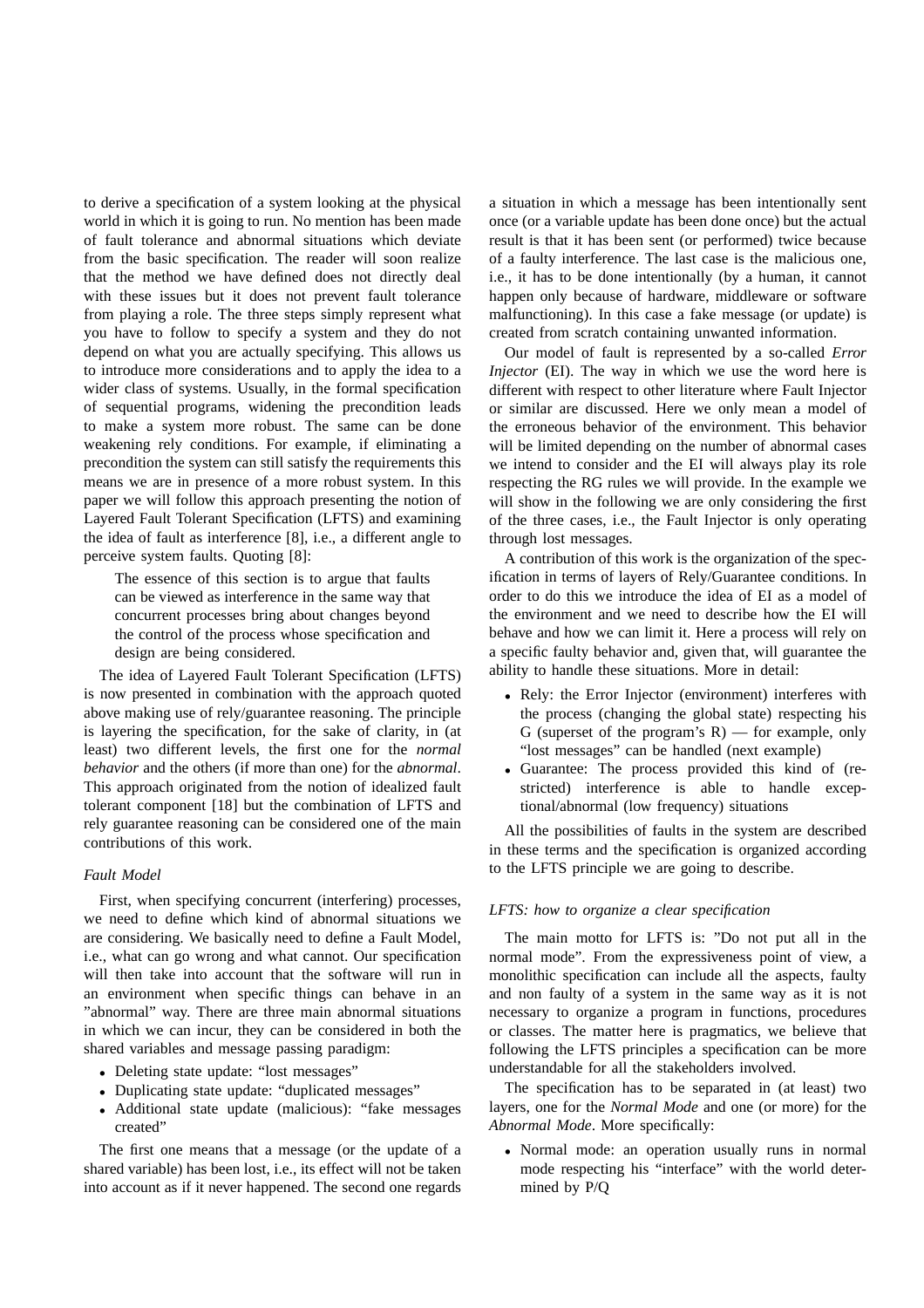• Fault interference: in "low" frequency cases the abnormal mode is "activated" (exception handler, forward recovery)

Figure 7 shows the organization of a process (dashed rectangles) in a main part and a *recovery handler* part where both interact through the global state with other processes and the Error Injector (represented by a devil here).



Figure 7. Error Injector

It is worth noting the limitations of this way of operating. Self error detection and self recovery cannot be addressed by this model since EI is a representation of the environment external to the process itself. So faulty behavior due to internal malfunctioning is not what we want to represent here.

## *Example of Specification of Interference*

For a better understanding of how we can exploit this idea of treating faults as extraordinary interference with a low frequency, we introduce a very simple example. First we consider an even simpler example without interference, then we introduce interference to investigate the differences and how we cope with them.

*Increments without Interference:* Let us consider the following piece of code:

```
C(n):n' := n;while (n' > 0) {
      n' := n' - 1;count ++
}
return count;
```
C is a very simple program, which decrements its input while reaching zero. While decrementing the input it increments a counter with the effect that, at the end, the counter will obviously reach the original value of the input. The specification of C in terms of pre and postconditions is given as follows:

$$
I/O : \mathbf{N} \to \mathbf{N}
$$

The input (*n*) and the output (*count*) are natural numbers. The precondition that has to hold is:

$$
P(count): count = 0
$$

since we expect the counter to be zero at the beginning. Provided that the input is a natural number *and* the counter is zero, the execution will satisfy the following:

$$
Q(n, count) : count = n \land \overline{n} = 0
$$

Without any interference, the specification of C only requires that the input-output relation satisfy the predicate:

$$
\forall a \in \mathbf{N}(P(a) \Rightarrow C(a) \in \mathbf{N} \land Q(a, C(a)))
$$

*Increments with Faulty Interference:* Let us consider the same piece of code:

```
C(n):
n':= n;while (n' > 0) {
      n' := n' - 1;count ++
}
return count;
```
but running in an environment where the following EI is also running:

$$
E I(n') :\nif (n' > 0) {\n n' := n' + 1;\n}
$$

The role of this EI here is to model the deletion of state updates as in the first of the three cases discussed above. The specification of C as expressed so far is too simple to be able to manage this kind of situations. Even if we are not handling malicious updates, the basic formulation we provided so far needs to be properly incremented because without any changes the desired implication cannot be satisfied:

$$
\forall a \in \mathbf{N}(P(a) \neq C(a) \in \mathbf{N} \land Q(a, C(a)))
$$

What we have to do is restructure the implementation and to pass from pre and postconditions to rely/guarantee in the specification. Let us consider the following modification:

```
C(n):
n':= n;
while (n'>0){
   if n'+ count = n then {
    n' := n' - 1;count ++
  } else {
    n' := n-count-1
}
}
return count;
```
As the reader will understand what we have done is simply add a recovery handler and a recovery mode based on the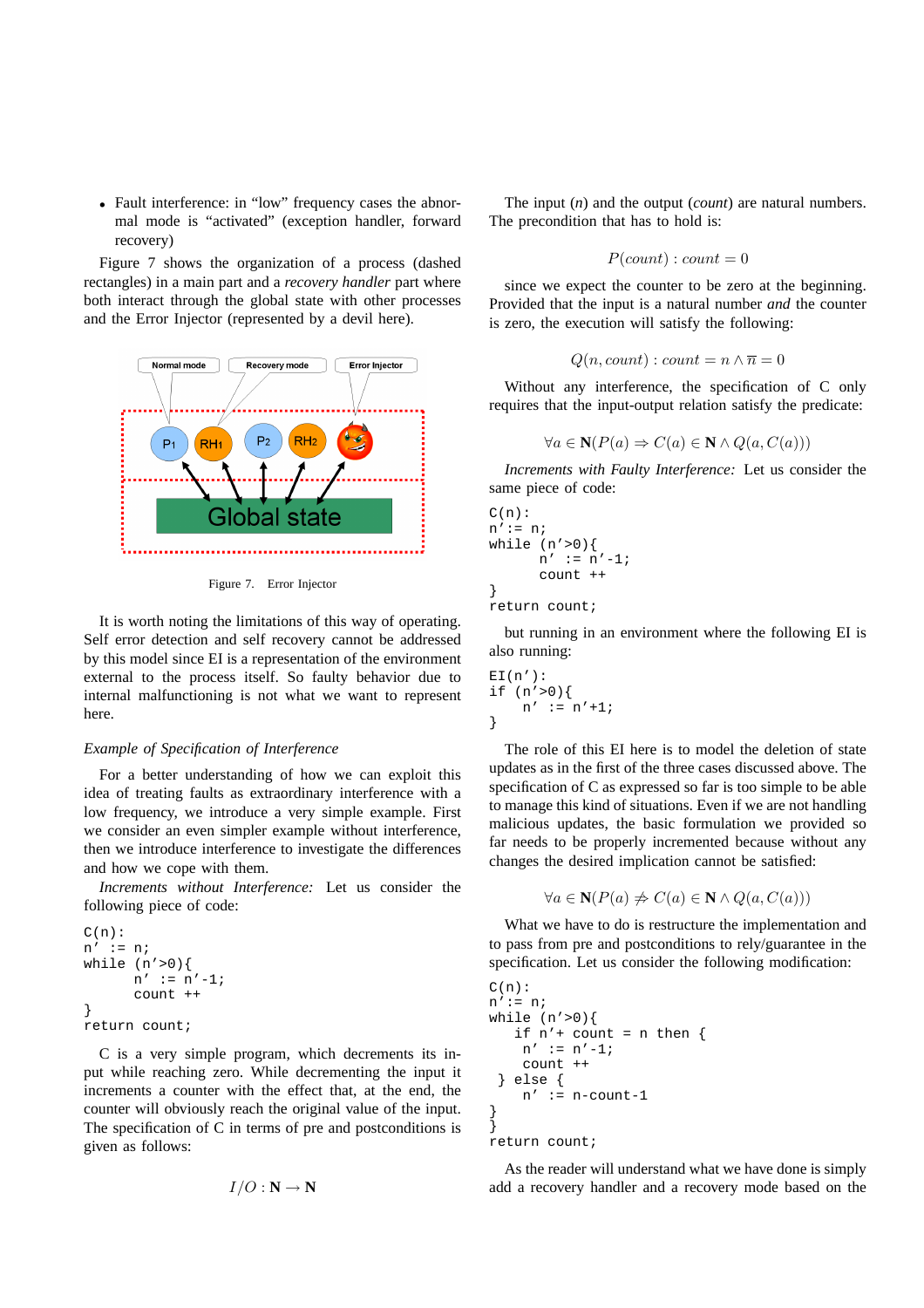evaluation of the condition  $n + count = n$  which is able to flag the presence of an unwanted interference (a deletion of an increment). The recovery block is able to cope with abnormal situations provided that faults are restricted in behavior (and that it is known in advance). Thus, provided that a restricted interference happens the program is still able to satisfy the postcondition (and the specification). The normal mode here is the simple code:

 $n' := n' - 1;$ count ++

while the recovery handler is

```
n' := n-count-1
```
and, as represented in Figure 7, C is running in an environment which is shared with EI. The specification we want in this case is different from the previous one and it is expressed, in terms of R/G conditions, as follows:

$$
R_C : (\overline{n} = n) \land (\overline{count} = count) \land (\overline{n'} > n')
$$
  
\n
$$
G_C : n' = n - count - 1
$$
  
\n
$$
R_I = true
$$
  
\n
$$
G_I = n' > \overline{n'}
$$

It is worth noting that there is no rely condition (to be precise there is one always true) for the Error Injector, indeed it would not be reasonable to expect that the processes we are specifying would behave in a way so as to satisfy the needs of a fault model. Instead, EI is guaranteeing that it will only increment  $n'$  - it is the case of having only state update deletion (an increment deletes a decrement) as pointed out previously. Decided the EI behavior limitation (and thus decided the fault model) we can design our specification. From the EI specification C can rely on the fact that *n* and *count* will be never modified while *n'* will be only modified in a specific way (incremented). Now, with the addition of a layer in the program and in the specification we are still able to guarantee an (extended) desired behavior by means of the  $G_C$  condition, which says that *n'* will always be consistent with the value of *count* preserving the invariant  $n' = n - count - 1$ , i.e., the summation of *n'* and *count* will always be equal to  $n - 1$ . This will ensure that the postcondition  $count = n \wedge \overline{n} = 0$  will hold at the end like in the case without interference. This simple example shows how the LFTS principles can provide a clear specification (with respect to a monolithic one) ensuring, at the same time, that a desired postcondition holds.

#### IV. THE AUTOMOTIVE EXAMPLE

The progress toward this way of layering specifications has been made by experimenting few case studies. For example, the one presented in [20] showed the power of the LFTS principle when applied to train systems. Instead, we now consider a simplified automotive case study. The Cruise Control is a system able to automatically control the rate of motion of a motor vehicle. The driver sets the speed and the system will take over the throttle of the car to maintain the same speed. One of the requirements of the cruise control is to be switched off when an error in the engine speed sensor is detected. This has to be taken into account in the specification. We use the CrCt to show how the idea of LFTS can be applied in (semi)realistic systems (simplifications of real system for the sake of experimenting with new ideas but still not mere toy examples). Let us consider the following ideal piece of CrCt code:

```
while (target <> current){
   delta := smooth(target, current);
   result := set_eng(delta);
}
```
The car speed is acquired in smooth(target, current) and then a delta is calculated for the car to have a smooth acceleration (smoothness has to be determined by experience). The specification of this code in term of P,Q,R,G is the following (it is expressed in natural language since we are not giving a mathematical model of the car here):

- P: target has to be in a given range
- Q: delta is zero and the driver has been comfortable with the acceleration
- R: the engine is adjusted (smoothly) according to delta
- G: the absolute value of delta is decreasing

The requirement mentioned above is not taken into account in this ideal piece of code, so in case the speed acquisition goes wrong the guarantee will not hold and the absolute value of delta will not be decreased. Indeed, following the LFTS principle we should organize it in two layers: a normal mode and an abnormal one (speed acquisition goes wrong):

```
while (target <> current){
   delta := smooth(target, current);result := set_{eng}(delta);
   if result <> OK then
      switch_off
}
```
This means adding a weaker layer of conditions for the "abnormal case" being still able to guarantee "something". If speed acquisition goes wrong we do not want to force the engine following the delta since it would imply asking for more power when, for example, the car speed is actually decreasing (maybe an accident is happening or it is just out of fuel). Switching the engine off we avoid an expensive engine damage.